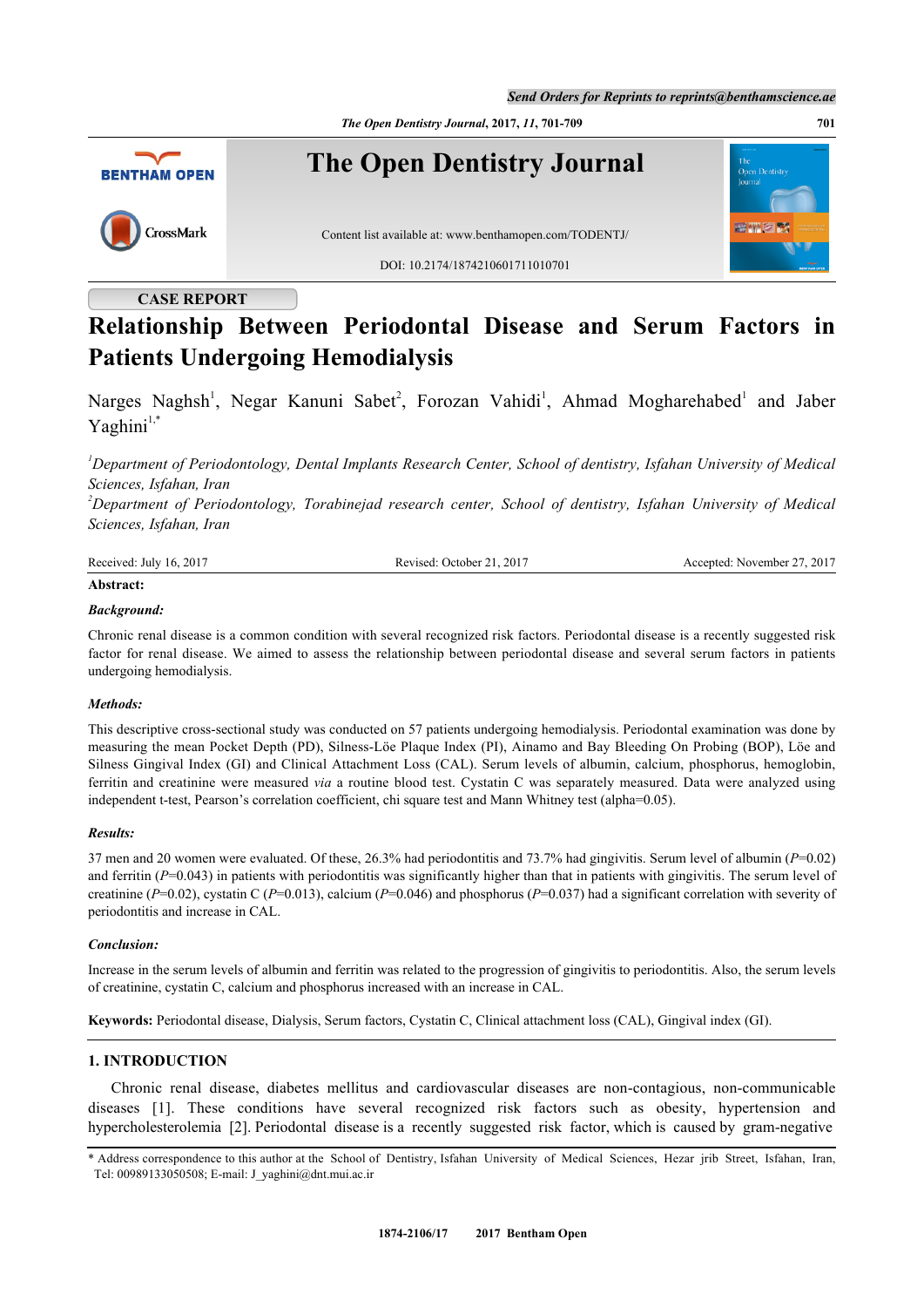bacteria present in dental plaque [[3](#page-6-1)]. Systemic diseases affect the oral environment by compromising the immune system, causing oral manifestations, impairing collagen synthesis, and creating inflammation as in patients with diabetes [\[4](#page-6-2)]. On the other hand, periopathogenic bacteria in active phases of disease produce inflammatory cytokines, which trigger local and systemic inflammatory responses, cause endothelial dysfunction and increase the risk of cardiovascular disease and atherosclerosis [\[5](#page-6-3), [6](#page-6-4)].

Ioannidou and colleagues [\[7](#page-6-5)] evaluated the effect of periodontal disease on systemic inflammation by measuring C Reactive Protein (CRP) as a factor indicative of systemic inflammation in patients with chronic renal disease. They found that patients with periodontitis had higher levels of CRP than patients without periodontitis. However, it seems that the serum level of albumin is a more important factor than CRP for determining the prognosis of chronic renal disease and quality of hemodialysis. Consistently, evidence shows that factors such as BMI affect the relationship between CRP and periodontitis [\[8](#page-6-6), [9](#page-6-7)].

Increased incidence of secondary hyperparathyroidism and 1/25-dihydroxy vitamin D3 deficiency are two important side effects of chronic renal disease and both result in a reduction in bone density and increase in bone loss, which increases serum levels of calcium and phosphorus in these patients [[10\]](#page-6-8). On the other hand, considering the reduction in erythropoietin in renal insufficiency and its physiological role in increased production of red blood cells in bone marrow, reduction in hemoglobin and ferritin level is expected in case of renal insufficiency [\[11](#page-6-9)].

Serum creatinine is a commonly used marker for the assessment of Glomerular Filtration Rate (GFR) and renal function. Its serum level increases in patients with chronic renal disease due to decreased renal clearance [\[12](#page-6-10)]. Serum creatinine is influenced by factors such as muscle mass index [\[13](#page-6-11)]. Cystatin C is a regulator of endogenous cysteine protease, which is expressed and secreted by all nucleated cells[[14\]](#page-6-12). This factor has recently gained increasing attention. Cystatin C is a low-weight molecule, which is completely filtered in the glomeruli and is reabsorbed by epithelial cells in the proximal tube and catabolized. Thus, it does not return to blood circulation. Also, evidence shows that cystatin C has a closer association with GFR than creatinine and its plasma level is not influenced by age, sex, or muscle mass [\[15,](#page-6-13) [16\]](#page-6-14). Cystatin C is an anti-inflammatory factor and decreases the secretion of cathepsin K, which is a cysteine protease that plays an important role in bone loss especially in the alveolar bone [[17](#page-6-15)]. Some studies have shown that salivary level of cystatin C in patients with periodontitis is lower than that in healthy individuals [\[18](#page-6-16)] while some studies have shown an increase in salivary and serum level of cystatin C in patients with periodontitis and have reported its reduction following periodontal therapy [[19\]](#page-6-17).

Considering the role of periodontal disease in the development of systemic inflammation and efficacy of some serum factors as markers of renal function, we aimed to assess the relationship between periodontal disease and serum albumin, calcium, phosphorus, ferritin, hemoglobin, creatinine, and Cystatin C in patients undergoing hemodialysis.

## **2. MATERIALS AND METHODS**

In this descriptive, cross-sectional study, 57 patients undergoing hemodialysis (d=0.26s, where s is the standard deviation of each variable) referring to Shariati and Hojatiyeh Hospitals in Isfahan were evaluated. The inclusion criteria were age over 18 years, signing inform consent form, having a minimum of six teeth, having symptoms of periodontal inflammation and a minimum of six months passed since their hemodialysis. Considering the significant effect of thyroid disorders, tumors and Alzheimer's disease on serum level of cystatin C, patients with these conditions were excluded. Patients with invasive periodontitis, significant clinical infections, diabetes mellitus, rheumatoid arthritis (due to its effect on bone metabolism) and patients with a history of taking bisphosphonates, steroids or contraceptives, those who took antibiotics or anti-inflammatory drugs in the past three months and pregnant or nursing women were also excluded from the study. The study protocol was approved by Ethics Committee of Isfahan University of Medical Sciences.

Patients were briefed about the study and signed informed consent forms. Demographic information of patients including age, sex, level of education, socioeconomic status, cigarette smoking, and duration of hemodialysis were recorded. Intraoral clinical examination included measurement of the mean Pocket Depth (PD), Silness-Löe Plaque Index (PI) [\[20\]](#page-6-18), Ainamo and Bay Bleeding On Probing (BOP) [\[21\]](#page-6-19), Löe and Silness Gingival Index (GI) [[22](#page-7-0)] and Clinical Attachment Loss (CAL) in all teeth except for third molars. For BOP assessment, a periodontal probe was used for gentle probing of four sites around each tooth; 30-60 seconds later, the presence/absence of bleeding was recorded and the percentage of bleeding sites was calculated. PD was determined by measuring the distance between the gingival margin and PD [\[23](#page-7-1)] at mesial, distal, buccal, and lingual sites using a Williams probe (Towne, Pakistan) and the mean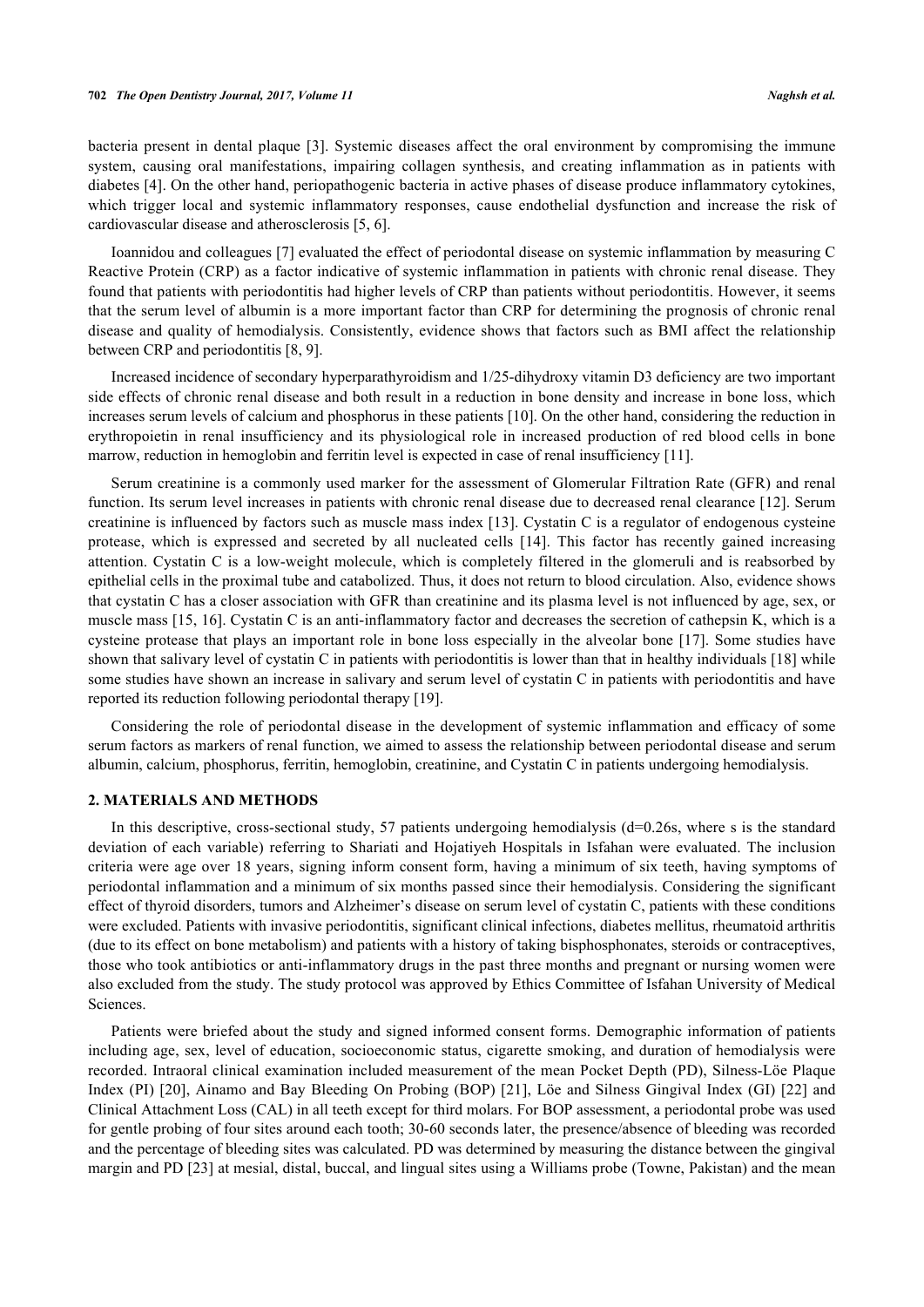PD was calculated. The PI was measured in mesial, distal, buccal, and lingual sites of each tooth except for third molars. According to the amount of plaque, each site was allocated a score from 0 to 3 as follows: 0=No plaque, 1=one layer of plaque adhered to free gingival margin and adjacent areas, which may be detectable by a probe, 2=accumulation of soft debris in gingival sulcus, on tooth surface or gingival margin noticeable by naked eye, and 3=Abundant plaque in gingival sulcus, gingival margin and tooth surfaces. The four numbers for each tooth were added and divided by 4 and PI for each tooth was calculated as such. The mean PI for each patient was then calculated.

Gingival index was measured by assessing the gingival inflammation in mesial, distal, buccal, and lingual sites of each tooth except for third molars. Based on the degree of inflammation, each site was allocated a score from 0 to 3 as follows: 0=Normal gingiva without inflammation, 1=mild inflammation, slight change in gingival color, slight edema, and no BOP, 2=moderate inflammation, edema, and BOP, and 3=severe inflammation, edema, redness, and spontaneous bleeding. The four values were added and divided by 4 to obtain the GI for each tooth. The mean GI for each patient was also calculated.

Periodontitis was diagnosed according to the criteria by the American Academy of Periodontology: a minimum of two sites with CAL  $\geq$  4mm at the interproximal area or minimum of 2 interproximal areas with PD  $\geq$  5mm in different teeth [[24\]](#page-7-2). Also, CAL was calculated by measuring the distance from the cementoenamel junction to PD [[23](#page-7-1)] using a Williams probe in teeth with CAL and the mean value for each patient was calculated.

Serum factors except for Cystatin C were measured *via* a routine blood test. The mean time interval between clinical examination of patients and their routine blood test did not exceed two weeks. To measure the level of Cystatin C, blood samples were drawn before dialysis. Blood samples were transferred to a laboratory and within a maximum of 20 minutes, blood serum was separated and frozen at -20°C. Serum level of Cystatin C was measured in Shariati Hospital using Eastbiopharm Human Cystatin C ELISA Kit (Hangzhou, China). Data were analyzed using SPSS software, version 20. Independent t, Pearson's correlation coefficient, Chi-square, and Mann-Whitney tests were used as appropriated ( $\alpha$ =0.05).

# **3. RESULTS**

In this study, 57 patients (37 men and 20 women) undergoing hemodialysis with a mean±SD age of 47.9±14.6 years (range: 21-84 years) were enrolled. The mean±SD duration of hemodialysis was 48.7±47.5 months. 59.6% of the patients had a level of education below high school diploma, 33.3% had high school diploma, and 7% had level of education higher than high school diploma. Socioeconomic status was good in 35.1%, moderate in 61.4% and poor in 3.5% of the patients. Also, of the 57 patients, 5 (8.8%) were smokers, 15 (26.3%) had periodontitis, and 42 (73.7%) had gingivitis (mild type of periodontal disease associated with gingival inflammation, tooth supporting structures are not involved and it is reversible [[25\]](#page-7-3)).

The demographic information of the patients with gingivitis and periodontitis was analyzed using Chi-square, independent t, and Mann-Whitney tests. Except for age (*P*=0.001), the two groups (gingivitis/periodontitis) were not significantly different in terms of other demographic parameters. Independent t test showed that the mean age in patients with periodontitis was significantly higher than those with gingivitis (*P*=0.001). Independent t test showed that the mean PD (*P*<0.001), PI (*P*=0.005), GI (*P*=0.001), BOP (*P*=0.008), and CAL (*P*<0.001) were significantly greater in patients with periodontitis than those with gingivitis (Table **[1](#page-2-0)**).

Moreover, the mean serum levels of albumin ( $P=0.02$ ) and ferritin ( $P=0.043$ ) were significantly lower in patients with periodontitis than those without periodontitis (Table **[2](#page-3-0)**). Pearson's correlation coefficient showed that CAL, which indicates the severity of periodontitis, had a significant association with serum level of Calcium ( $P=0.046$ ,  $r=0.45$ ), Phosphorus (*P*=0.037, r=0.47), Creatinine (*P*=0.02, r=0.6) and Cystatin C (*P*=0.013, r=0.62) in patients with periodontitis (Table**3**).

<span id="page-2-0"></span>**Table 1. The mean, standard deviation, minimum and maximum of periodontal parameters in patients undergoing hemodialysis with gingivitis and periodontitis.**

| Variable       |      | <b>Gingivitis</b> |      |      |      |      |        |      |         |
|----------------|------|-------------------|------|------|------|------|--------|------|---------|
|                | Mean | <b>SD</b>         | Min. | Max. | Mean | SD   | Min.   | Max. | P value |
| Pocket depth   | 1.51 | 0.22              | 1.05 | 2.13 | .96  | 0.33 | 1.26   | 2.54 | < 0.001 |
| Plaque index   | 1.55 | 0.48              | 0.65 | 2.75 | . 97 | 0.42 | 1.37   |      | 0.005   |
| Gingival index | 1.25 | 0.41              | 0.33 | .95  | .64  | 0.23 | $\sim$ | 2.25 | 0.001   |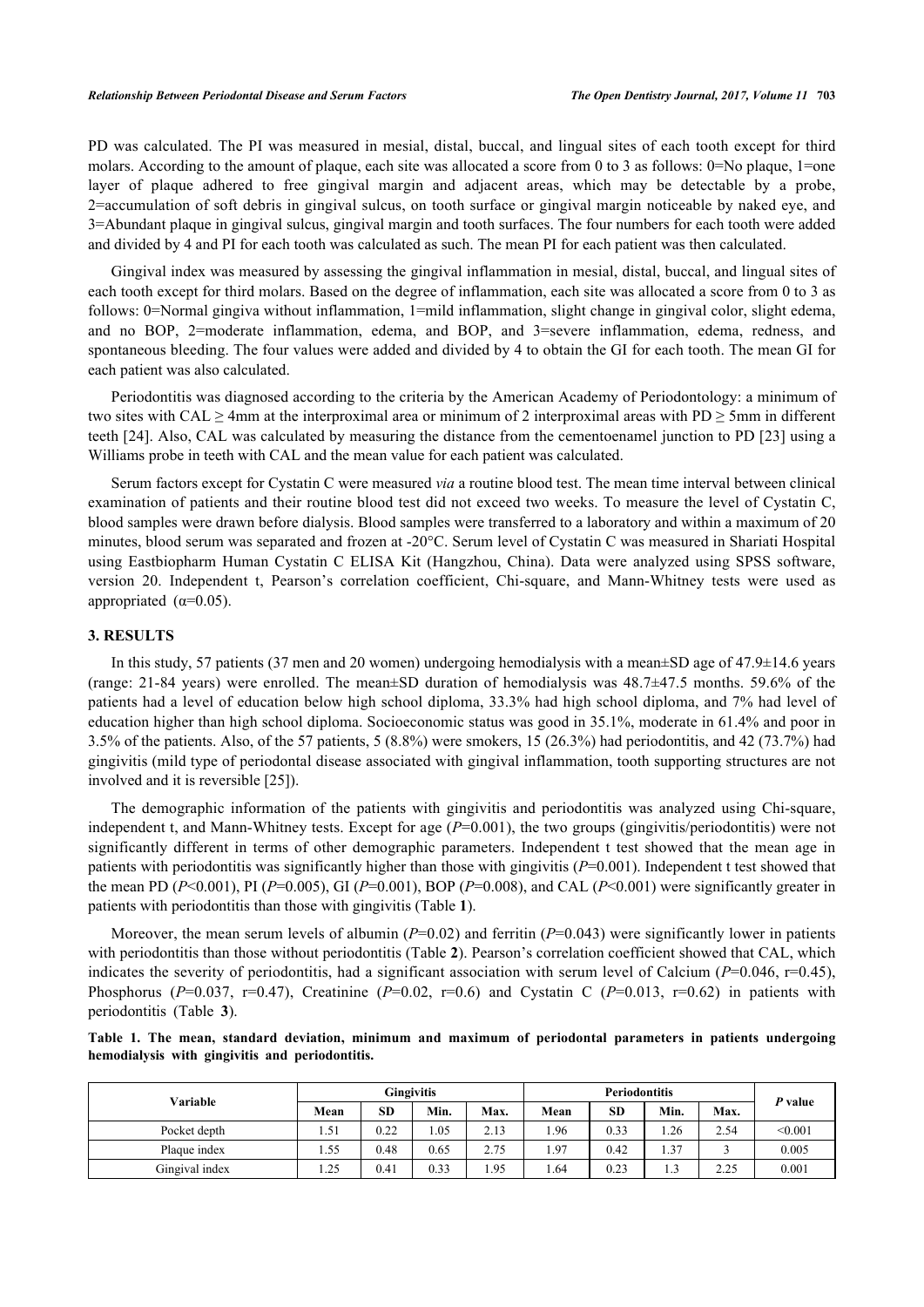#### **704** *The Open Dentistry Journal, 2017, Volume 11 Naghsh et al.*

*(Table 1) contd.* 

| Variable                 |       |           | <b>Gingivitis</b> |      |                | P value   |        |      |         |
|--------------------------|-------|-----------|-------------------|------|----------------|-----------|--------|------|---------|
|                          | Mean  | <b>SD</b> | Min.              | Max. | Mean           | <b>SD</b> | Min.   | Max. |         |
| Bleeding on probing      | 32.64 | $-7$      |                   | 70   | 46.4           | 14.1      | $\sim$ | 79   | 0.008   |
| Clinical attachment loss |       |           |                   |      | $\sim$<br>4.25 | 0.69      |        |      | < 0.001 |

<span id="page-3-0"></span>

| Table 2. The mean and standard deviation of serum markers in patients undergoing hemodialysis with gingivitis and |  |  |  |  |  |  |  |
|-------------------------------------------------------------------------------------------------------------------|--|--|--|--|--|--|--|
| periodontitis.                                                                                                    |  |  |  |  |  |  |  |

| Variable             | <b>Periodontitis</b> |           | <b>Gingivitis</b> | P value   |       |  |
|----------------------|----------------------|-----------|-------------------|-----------|-------|--|
|                      | Mean                 | <b>SD</b> | Mean              | <b>SD</b> |       |  |
| Albumin $(g/dL)$     | 3.83                 | 0.32      | 4.14              | 0.54      | 0.02  |  |
| Calcium $(mg/dL)$    | 8.41                 | 0.92      | 8.89              | 0.77      | 0.086 |  |
| Phosphorus (mg/dL)   | 5.46                 | 1.39      | 5.82              | 1.52      | 0.43  |  |
| Hemoglobin $(g/dL)$  | 11.77                | 2.79      | 11.53             | 1.72      | 0.75  |  |
| Ferritin (ng/mL)     | 378.07               | 87.38     | 577.63            | 60.54     | 0.043 |  |
| Creatinine (mg/dL)   | 7.54                 | 1.75      | 8.52              | 1.96      | 0.096 |  |
| Cystatin C $(ng/mL)$ | 56.73                | 20.95     | 54.27             | 19.89     | 0.69  |  |

<span id="page-3-1"></span>**Table 3. Pearson's correlation coefficient for the association between serum markers and periodontal parameters in patients with hemodialysis.**

| <b>Variable</b>      | PD       |         | PI       |         |          | GI      |          | <b>BOP</b> | <b>CAL</b> |         |
|----------------------|----------|---------|----------|---------|----------|---------|----------|------------|------------|---------|
|                      |          | P value | r        | P value | r        | P value |          | P value    | R          | P value |
| Albumin $(g/dL)$     | $-0.26$  | 0.025   | $-0.20$  | 0.07    | $-0.194$ | 0.07    | $-0.163$ | 0.11       | $-0.002$   | 0.99    |
| Calcium $(mg/dL)$    | $-0.128$ | 0.17    | $-0.016$ | 0.90    | 0.076    | 0.57    | $-0.073$ | 0.59       | 0.45       | 0.046   |
| Phosphorus $(mg/dL)$ | $-0.01$  | 0.94    | $-0.19$  | 0.076   | $-0.134$ | 0.16    | $-0.165$ | 0.11       | 0.47       | 0.037   |
| Hemoglobin $(g/dL)$  | 0.03     | 0.98    | $-0.031$ | 0.82    | 0.004    | 0.97    | 0.014    | 0.91       | 0.01       | 0.97    |
| Ferritin (ng/mL)     | $-0.14$  | 0.15    | $-0.277$ | 0.02    | $-0.236$ | 0.04    | $-0.144$ | 0.14       | $-0.128$   | 0.65    |
| Creatinine (mg/dL)   | $-0.207$ | 0.06    | $-0.087$ | 0.52    | $-0.135$ | 0.16    | $-0.038$ | 0.77       | 0.6        | 0.019   |
| Cystatin C $(ng/mL)$ | 0.13     | 0.17    | $-0.01$  | 0.94    | 0.195    | 0.07    | $-0.176$ | 0.095      | 0.62       | 0.013   |

# **4. DISCUSSION**

It has been generally accepted that periodontitis could be an important risk factor for CKD and kidney failure [\[26](#page-7-4)] based on the following two points: (a) systemic inflammation is affected by periodontal inflammation and (b) periodontal bacteria and/or their products can enter the bloodstream[[27\]](#page-7-5). In addition, the oral health of patients undergoing dialysis therapy is frequently found to be poor due to insufficient oral hygiene caused by their poor condition.

This study, evaluated the correlation of periodontal disease with serum factors such as albumin, calcium, phosphorus, hemoglobin, ferritin, creatinine and Cystatin C (which are all related to renal function) in patients undergoing hemodialysis. The results showed that serum level of albumin had a significant inverse correlation with the mean PD. Also, a significant inverse correlation was noted between serum ferritin and PI and GI. Based on the results, serum levels of Creatinine, Cystatin C, Calcium, and Phosphorus were significantly correlated with CAL.

The results showed that serum levels of albumin and ferritin in patients with periodontitis were significantly lower than those with gingivitis.

Several studies have attempted to demonstrate a relationship between periodontal disease and renal disease, but the results were inconsistent [[28\]](#page-7-6).

Reduction in serum albumin in patients with chronic renal disease increases the risk of morbidity and mortality in these patients [[29](#page-7-7)]. Albumin is an acute phase protein. Its serum concentration decreases in systemic inflammatory conditions[[30](#page-7-8)]. The process of inflammation and subsequent production of inflammatory cytokines can decrease protein synthesis in the liver and since albumin is the most abundant serum protein produced by the liver, its serum level often decreases in inflammatory conditions [[31\]](#page-7-9). In patients with periodontitis, because of damage to sulcular epithelium (which serves as a barrier against microorganisms), bacteria enter into the blood stream and cause systemic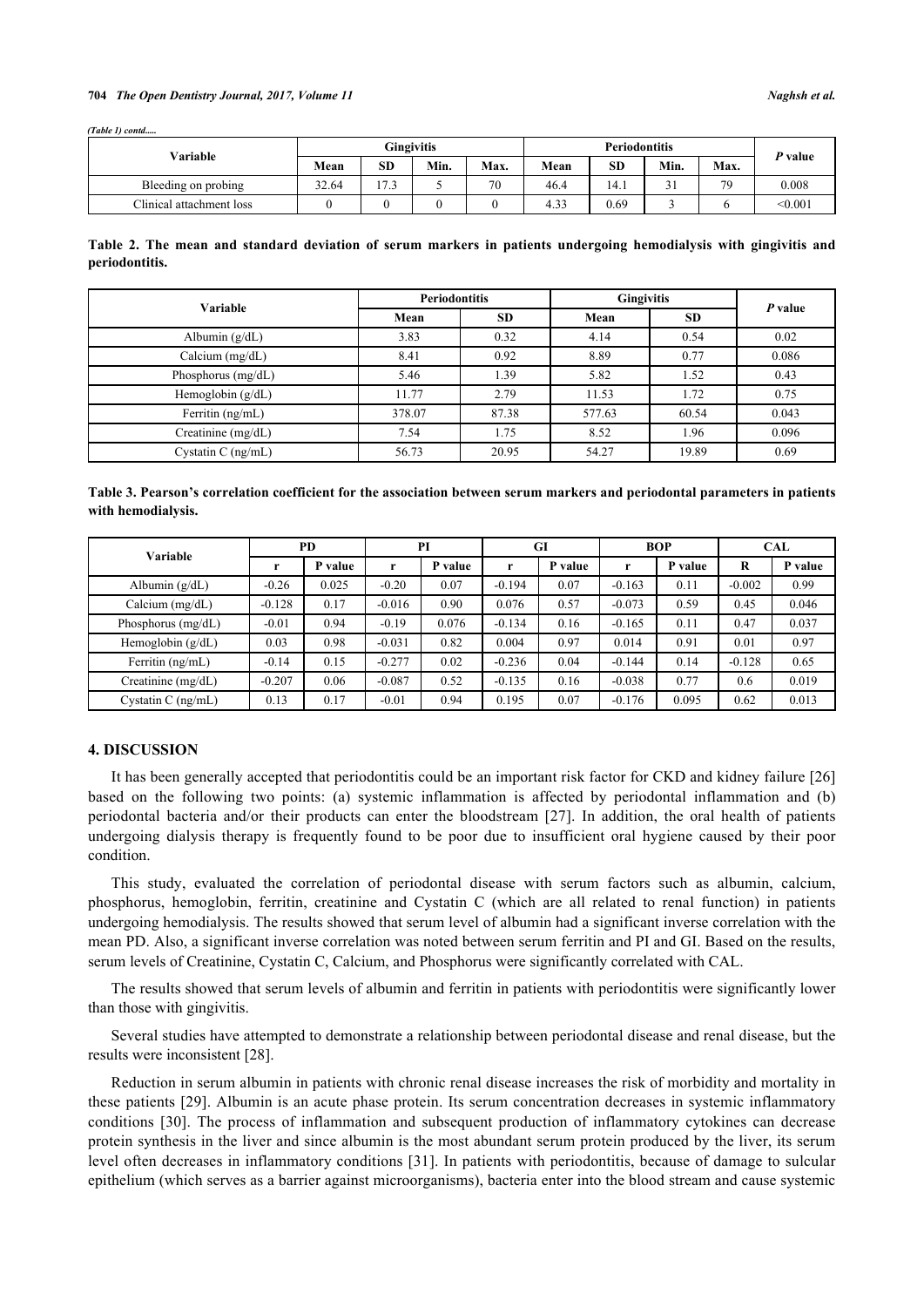inflammation[[32](#page-7-10)], which also explains reduction in serum albumin in these patients. In our study, periodontal parameters were significantly higher in periodontitis patients compared to those gingivitis, and serum level of albumin had a significant inverse correlation with the mean PD.

In two studies [[8,](#page-6-6) [33\]](#page-7-11) serum level of albumin in renal patients with severe periodontal disease was lower than that in patients with milder form of periodontal disease that were in agreement with our study.

Iron insufficiency in patients undergoing hemodialysis is a common finding. Serum level of ferritin is significantly correlated with bone marrow iron content in these patients. Thus, serum ferritin is a commonly used marker for assessment of iron deficiency in patients undergoing hemodialysis [[34](#page-7-12)]. Also, ferritin is an acute phase reactant and its serum level increases in systemic inflammation[[35\]](#page-7-13). However, some studies have reported that the effect of inflammation on serum level of ferritin in patients undergoing hemodialysis depends on the iron content of the body and inflammation affects serum ferritin only when iron content is sufficient. In other words, if the iron content and serum level of ferritin are low, ferritin concentration and inflammation are not correlated[[36](#page-7-14)]. Moreover, inflammatory cytokines such as IL-6, IL-1α, and TNF-α released following systemic inflammation are also synthesized due to periodontal disease; these mediators inhibit the formation of red blood cells in the bone marrow and cause anemia [[37\]](#page-7-15). Studies on the relationship of serum level of ferritin and periodontal disease in patients undergoing hemodialysis are limited. In our study, serum level of ferritin in patients undergoing hemodialysis with periodontitis was significantly lower than that in patients with gingivitis. Also, serum level of ferritin had a significant inverse correlation with PI and GI. Rodrigues and colleagues [\[5\]](#page-6-3) found no significant association between serum level of ferritin and periodontal disease although the mean serum level of ferritin was lower in periodontitis patients. Further studies are required on this topic.

The results of our study showed that a significant association existed between serum level of creatinine and Cystatin C in patients undergoing hemodialysis and CAL. In a study by Kshirsagar and co-workers[[36](#page-7-14)] patients with periodontitis had lower GFR and higher serum level of creatinine compared to healthy individuals .Serum level of creatinine is a commonly used marker for assessment of GFR and it also serves as an index for assessment of renal function. In chronic renal disease, as a result of decreased renal clearance, serum level of creatinine increases [\[12\]](#page-6-10). However, serum creatinine is also affected by factors such as muscle mass index [\[13](#page-6-11)]. Cystatin C is another marker for assessment of GFR and has fewer innate limitations than creatinine. Its serum level increases earlier than that of creatinine in progressive chronic renal disease [[38](#page-7-16)]. Periodontitis can compromise renal function in several ways [[39\]](#page-7-17). Generally, patients with periodontitis have low-intensity recurrent and chronic bacteremia [[40\]](#page-7-18). By aggravation of periodontal disease and damage to sulcular epithelium, bacteria enter the bloodstream [[32](#page-7-10)]. Bacterial antigens trigger immune host response. Polysaccharide cell wall of bacteria can induce the release of inflammatory mediators such as IL-6, prostaglandin E2, and thromboxane B2. These factors can expedite angiogenesis, thrombus formation and platelet aggregation *via* several mechanisms. Moreover, thromboxane causes vasoconstriction, and its chronic release can cause a chronic reduction in renal blood flow. Atherogenesis of renal artery and arterioles also causes ischemia, glomerular sclerosis, and severe renal insufficiency. Furthermore, periodontal pathogens can directly reach the renal nephrons *via* the bloodstream and invade the endothelium of capillaries and mesenchymal cells and damage the nephrons [\[39](#page-7-17)].

Thus it can be possible that periodontal disease aggravates renal insufficiency and decreases GFR and this leads to increased in serum level of creatinine and Cystatine C.

In addition to the role of cystatin C as a marker of renal function, this factor inhibits the activity of cystatin protease, which plays an important role as an anti-inflammatory factor [[41\]](#page-7-19). Cathepsin K is a cystatin protease mainly expressed by osteoclasts and plays an important role in alveolar bone resorption. The level of this enzyme increases in patients with periodontitis, and it is known as a marker for the assessment of the activity of osteoclasts in periodontal disease [\[42](#page-7-20)]. By an increase in the level of Cathepsin K, level of Cystatin C as a marker regulating the activity of this enzyme increases [\[17](#page-6-15)]. Our study showed that the level of Cystatin C increased with an increase in CAL. In the study by Sharma and colleagues [[19\]](#page-6-17), salivary and serum level of Cystatin C increased with an increase in severity of periodontal disease.

In our study, serum level of calcium and phosphorus had a significant association with CAL. By an increase in severity of periodontitis, serum levels of calcium and phosphorus increased in patients undergoing hemodialysis. Increase in serum level of calcium and phosphorus in patients undergoing hemodialysis is a strong risk factor for morbidity and mortality [[43](#page-8-0)]. High serum level of phosphorus in patients with chronic renal disease causes vascular calcification in these patients and increases the risk of cardiovascular disease. High serum level of phosphorus can result in differentiation of smooth muscle cells in vessel walls to osteoblasts, which results in formation of atheromatous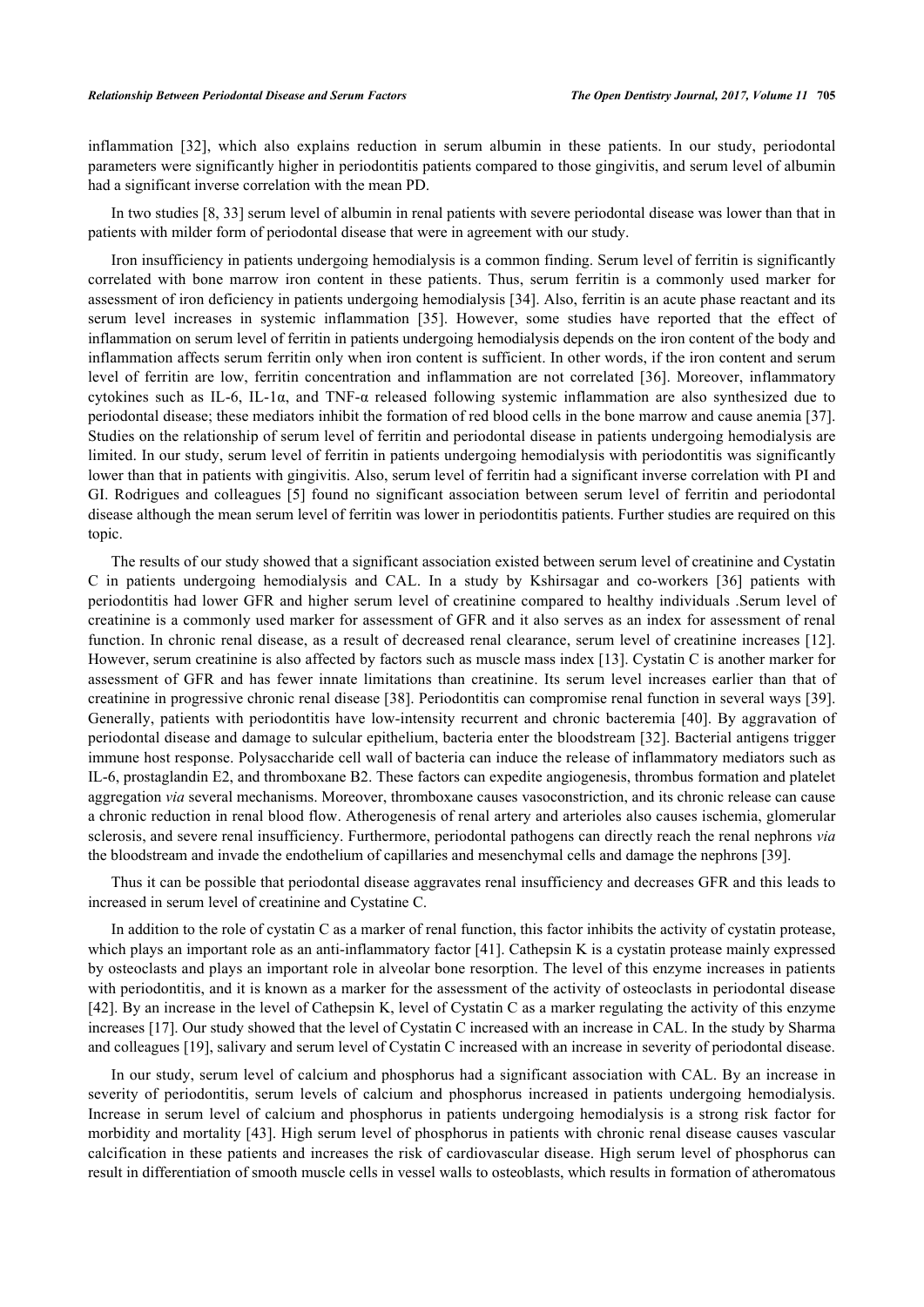plaque[[44](#page-8-1)]. Kidneys play a role in regulating serum levels of calcium and phosphorus[[45\]](#page-8-2). As stated earlier, inflammation following aggravation of periodontal disease causes progressive renal damage and compromises its function [[39\]](#page-7-17). Thus, it may be stated that due to decreased renal function as a result of periodontal disease and role of kidneys in regulating serum calcium and phosphorus, these values increase with the aggravation of periodontitis. The relationship between periodontal disease and chronic renal disease is mutual, such that chronic renal disease has oral manifestations and periodontal disease affects the function of kidneys. Increased secretion of parathyroid hormone in patients with chronic renal disease due to secondary hyperparathyroidism can result in bone calcium loss and jawbone abnormalities. Also, these patients have higher dental calculus because of increased serum level of calcium and phosphorus as a result of secondary hyperparathyroidism, which compromises periodontal health [[46\]](#page-8-3). Rodrigues and colleagues [[5](#page-6-3)] reported that serum level of calcium has no significant association with periodontal disease in patients undergoing hemodialysis. Also, they showed that periodontitis decreases the serum level of phosphorus in these patients. Further investigations on this association seem imperative.

Considering the association of periodontal disease with some serum factors in hemodialysis patients, it appears that periodontal therapy and oral health promotion in these patients can help control the serum level of inflammatory factors. One limitation of this study was its cross-sectional design. Clinical trials are required to assess the serum level of these factors before and after periodontal therapy to reach more definite results and compare the patients undergoing hemodialysis and normal patients without hemodialysis. Clinical examination of patients undergoing hemodialysis was difficult and the patients often had poor cooperation. Also, the number of patients undergoing hemodialysis with adequate number of teeth for inclusion in our study was limited and out of 220 examined patients, only 70 were dentate and 57 met our inclusion criteria.

## **CONCLUSION**

Our results showed that severity of periodontal disease was correlated with serum level of some factors in patients undergoing hemodialysis. Since periodontal factors evaluated in our study were significantly higher in patients with periodontitis compared with those with gingivitis, it may be concluded periodontal disease that is correlated with the reduction of serum levels of albumin and ferritin in these patients. Also, by an increase in CAL, serum levels of Creatinine, Cystatin C, Calcium, and Phosphorous increased.

# **ETHICS APPROVAL AND CONSENT TO PARTICIPATE**

The study protocol was approved by Ethics Committee of Isfahan University of Medical Sciences. Patients were briefed about the study and signed informed consent forms.

#### **HUMAN AND ANIMAL RIGHTS**

The reported experiments in accordance with the ethical standards of the committee responsible for human experimentation (institutional and national), and with the Helsinki Declaration of 1975, as revised in 2008 [\(http://www.wma.net/en/20activities/10ethics/10helsinki/\)](http://www.wma.net/en/20activities/10ethics/10helsinki/).

# **CONSENT FOR PUBLICATION**

Not applicable.

# **CONFLICT OF INTEREST**

The authors declare no conflict of interest, financial or otherwise.

# **ACKNOWLEDGEMENT**

The authors would like to thank the Research Deputy of Isfahan University of Medical Sciences for approving and funding this project (#394846), the Welfare Organization, Treatment Deputy of Isfahan Province, head of Shariati Hospital of Isfahan, Mrs. Khojandi (hemodialysis head nurse, Shatiati Hospital), personnel of Hemodialysis Department of Hojatiyeh Hospital, Dr. Azani and Dr. Parishani for their cooperation.

## **REFERENCES**

<span id="page-5-0"></span>[1] Bokhari SA, Khan AA. Growing burden of noncommunicable diseases: the contributory role of oral diseases, Eastern Mediterranean Region perspective. East Mediterr Health J 2009; 15(4): 1011-20. [PMID: [20187554\]](http://www.ncbi.nlm.nih.gov/pubmed/20187554)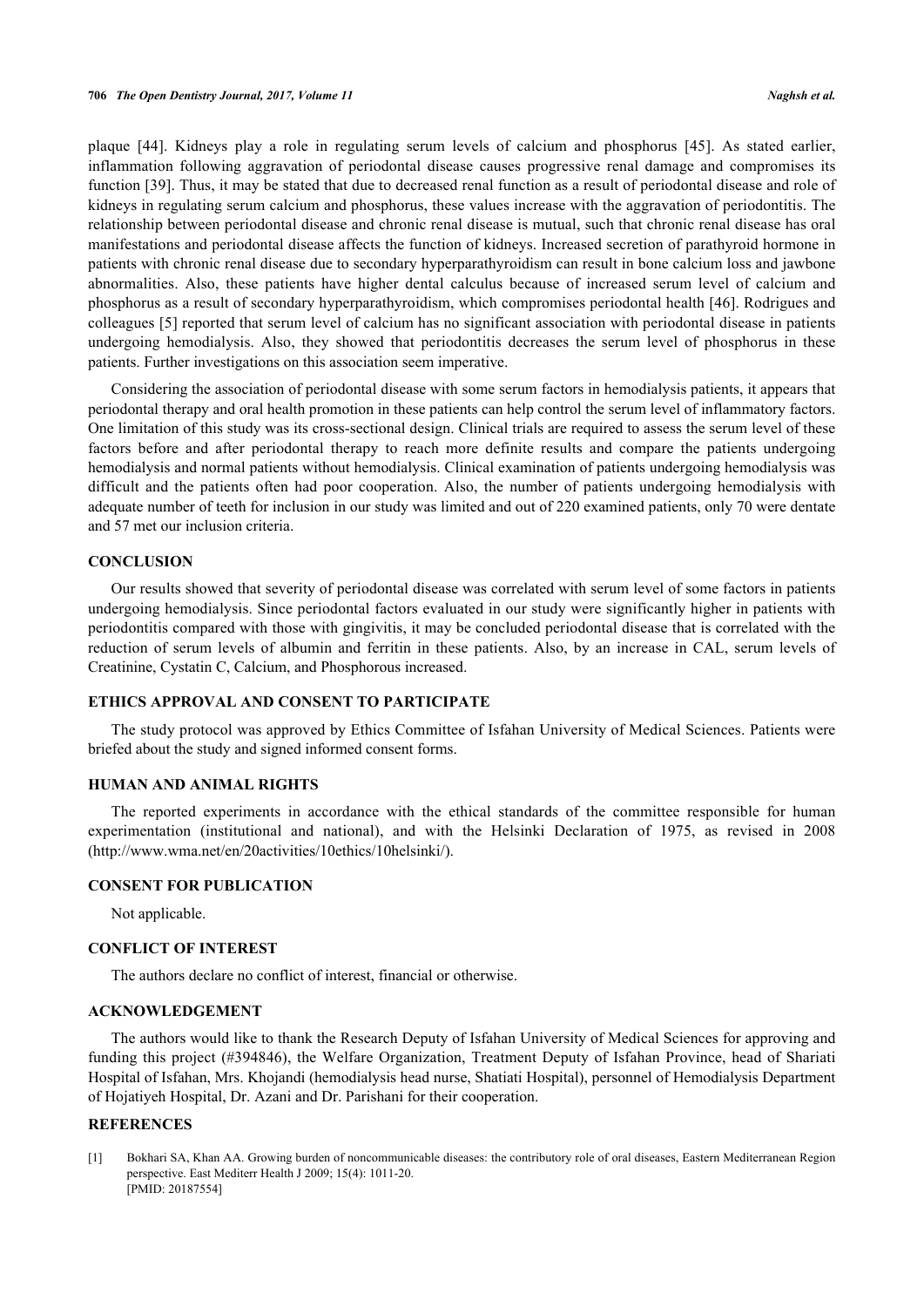<span id="page-6-0"></span>[2] Maimela E, Alberts M, Modjadji SE, *et al.* The prevalence and determinants of chronic non-communicable disease risk factors amongst adults in the Dikgale Health Demographic and Surveillance System (HDSS) site, Limpopo Province of South Africa. PLoS One 2016; 11(2): e0147926.

[\[http://dx.doi.org/10.1371/journal.pone.0147926](http://dx.doi.org/10.1371/journal.pone.0147926)] [PMID: [26882033\]](http://www.ncbi.nlm.nih.gov/pubmed/26882033)

- <span id="page-6-1"></span>[3] Fisher MA, Borgnakke WS, Taylor GW. Periodontal disease as a risk marker in coronary heart disease and chronic kidney disease. Curr Opin Nephrol Hypertens 2010; 19(6): 519-26. [\[http://dx.doi.org/10.1097/MNH.0b013e32833eda38](http://dx.doi.org/10.1097/MNH.0b013e32833eda38)] [PMID: [20948377\]](http://www.ncbi.nlm.nih.gov/pubmed/20948377)
- <span id="page-6-2"></span>[4] Deshpande K, Jain A, Sharma R, Prashar S, Jain R. Diabetes and periodontitis. J Indian Soc Periodontol 2010; 14(4): 207-12. [\[http://dx.doi.org/10.4103/0972-124X.76917](http://dx.doi.org/10.4103/0972-124X.76917)] [PMID: [21731243\]](http://www.ncbi.nlm.nih.gov/pubmed/21731243)
- <span id="page-6-3"></span>[5] Rodrigues VP, Libério SA, Lopes FF, *et al.* Periodontal status and serum biomarkers levels in haemodialysis patients. J Clin Periodontol 2014; 41(9): 862-8. [\[http://dx.doi.org/10.1111/jcpe.12283](http://dx.doi.org/10.1111/jcpe.12283)] [PMID: [24930744\]](http://www.ncbi.nlm.nih.gov/pubmed/24930744)
- <span id="page-6-4"></span>[6] Mendes RT, Fernandes D. Endothelial dysfunction and periodontitis: The role of inflammatory serum biomarkers. Dent Hypotheses 2016;  $7(1): 4.$ [\[http://dx.doi.org/10.4103/2155-8213.177401](http://dx.doi.org/10.4103/2155-8213.177401)]
- <span id="page-6-5"></span>[7] Ioannidou E, Swede H, Dongari-Bagtzoglou A. Periodontitis predicts elevated C-reactive protein levels in chronic kidney disease. J Dent Res 2011; 90(12): 1411-5. [\[http://dx.doi.org/10.1177/0022034511423394\]](http://dx.doi.org/10.1177/0022034511423394) [PMID: [21940520](http://www.ncbi.nlm.nih.gov/pubmed/21940520)]
- <span id="page-6-6"></span>[8] Kshirsagar AV, Craig RG, Beck JD, *et al.* Severe periodontitis is associated with low serum albumin among patients on maintenance hemodialysis therapy. Clin J Am Soc Nephrol 2007; 2(2): 239-44. [\[http://dx.doi.org/10.2215/CJN.02420706](http://dx.doi.org/10.2215/CJN.02420706)] [PMID: [17699419\]](http://www.ncbi.nlm.nih.gov/pubmed/17699419)
- <span id="page-6-7"></span>[9] Slade GD, Ghezzi EM, Heiss G, Beck JD, Riche E, Offenbacher S. Relationship between periodontal disease and C-reactive protein among adults in the Atherosclerosis Risk in Communities study. Arch Intern Med 2003; 163(10): 1172-9. [\[http://dx.doi.org/10.1001/archinte.163.10.1172\]](http://dx.doi.org/10.1001/archinte.163.10.1172) [PMID: [12767953](http://www.ncbi.nlm.nih.gov/pubmed/12767953)]
- <span id="page-6-8"></span>[10] Hruska KA, Saab G, Mathew S, Lund R. Renal osteodystrophy, phosphate homeostasis, and vascular calcification. Semin Dial 2007; 20(4): 309-15. [\[http://dx.doi.org/10.1111/j.1525-139X.2007.00300.x](http://dx.doi.org/10.1111/j.1525-139X.2007.00300.x)] [PMID: [17635820](http://www.ncbi.nlm.nih.gov/pubmed/17635820)]
- <span id="page-6-9"></span>[11] Smith RE Jr. The clinical and economic burden of anemia. Am J Manag Care 2010; (16 (sSuppl))S59-66.
- <span id="page-6-10"></span>[12] Perrone RD, Madias NE, Levey AS. Serum creatinine as an index of renal function: New insights into old concepts. Clin Chem 1992; 38(10): 1933-53. [PMID: [1394976\]](http://www.ncbi.nlm.nih.gov/pubmed/1394976)
- <span id="page-6-11"></span>[13] Banfi G, Del Fabbro M, Lippi G. Relation between serum creatinine and body mass index in elite athletes of different sport disciplines. Br J Sports Med 2006; 40(8): 675-8. [\[http://dx.doi.org/10.1136/bjsm.2006.026658](http://dx.doi.org/10.1136/bjsm.2006.026658)] [PMID: [16723402\]](http://www.ncbi.nlm.nih.gov/pubmed/16723402)
	-
- <span id="page-6-12"></span>[14] Newman DJ. Cystatin C. Ann Clin Biochem 2002; 39(Pt 2): 89-104. [\[http://dx.doi.org/10.1258/0004563021901847\]](http://dx.doi.org/10.1258/0004563021901847) [PMID: [11928770](http://www.ncbi.nlm.nih.gov/pubmed/11928770)]
- <span id="page-6-13"></span>[15] Sharma AP, Kathiravelu A, Nadarajah R, Yasin A, Filler G. Body mass does not have a clinically relevant effect on cystatin C eGFR in children. Nephrol Dial Transplant 2009; 24(2): 470-4. [\[http://dx.doi.org/10.1093/ndt/gfn505\]](http://dx.doi.org/10.1093/ndt/gfn505) [PMID: [18786974](http://www.ncbi.nlm.nih.gov/pubmed/18786974)]
- <span id="page-6-14"></span>[16] Fan L, Inker LA, Rossert J, *et al.* Glomerular filtration rate estimation using Cystatin C alone or combined with creatinine as a confirmatory test. Nephrol Dial Transplant 2014; 29(6): 1195-203. [\[http://dx.doi.org/10.1093/ndt/gft509](http://dx.doi.org/10.1093/ndt/gft509)] [PMID: [24449101\]](http://www.ncbi.nlm.nih.gov/pubmed/24449101)
- <span id="page-6-15"></span>[17] Schick C, Pemberton PA, Shi G-P, *et al.* Cross-class inhibition of the cysteine proteinases cathepsins K, L, and S by the serpin squamous cell carcinoma antigen 1: A kinetic analysis. Biochemistry 1998; 37(15): 5258-66. [\[http://dx.doi.org/10.1021/bi972521d](http://dx.doi.org/10.1021/bi972521d)] [PMID: [9548757\]](http://www.ncbi.nlm.nih.gov/pubmed/9548757)
- <span id="page-6-16"></span>[18] Ulker AE, Tulunoglu O, Ozmeric N, Can M, Demirtas S. The evaluation of cystatin C, IL-1β, and TNF-α levels in total saliva and gingival crevicular fluid from 11- to 16-year-old children. J Periodontol 2008; 79(5): 854-60. [\[http://dx.doi.org/10.1902/jop.2008.070422](http://dx.doi.org/10.1902/jop.2008.070422)] [PMID: [18454664\]](http://www.ncbi.nlm.nih.gov/pubmed/18454664)
- <span id="page-6-17"></span>[19] Sharma A, Pradeep AR, Raghavendra NM, Arjun P, Kathariya R. Gingival crevicular fluid and serum Cystatin C levels in periodontal health and disease. Dis Markers 2012; 32(2): 101-7. [\[http://dx.doi.org/10.1155/2012/279295](http://dx.doi.org/10.1155/2012/279295)] [PMID: [22377703\]](http://www.ncbi.nlm.nih.gov/pubmed/22377703)
- <span id="page-6-18"></span>[20] Silness J, Löe H. Periodontal disease in pregnancy II. Correlation between oral hygiene and periodontal condition. Acta Odontol Scand 1964; 22(1): 121-35. [\[http://dx.doi.org/10.3109/00016356408993968\]](http://dx.doi.org/10.3109/00016356408993968) [PMID: [14158464](http://www.ncbi.nlm.nih.gov/pubmed/14158464)]
- <span id="page-6-19"></span>[21] Ainamo J, Bay I. Problems and proposals for recording gingivitis and plaque. Int Dent J 1975; 25(4): 229-35. [PMID: [1058834\]](http://www.ncbi.nlm.nih.gov/pubmed/1058834)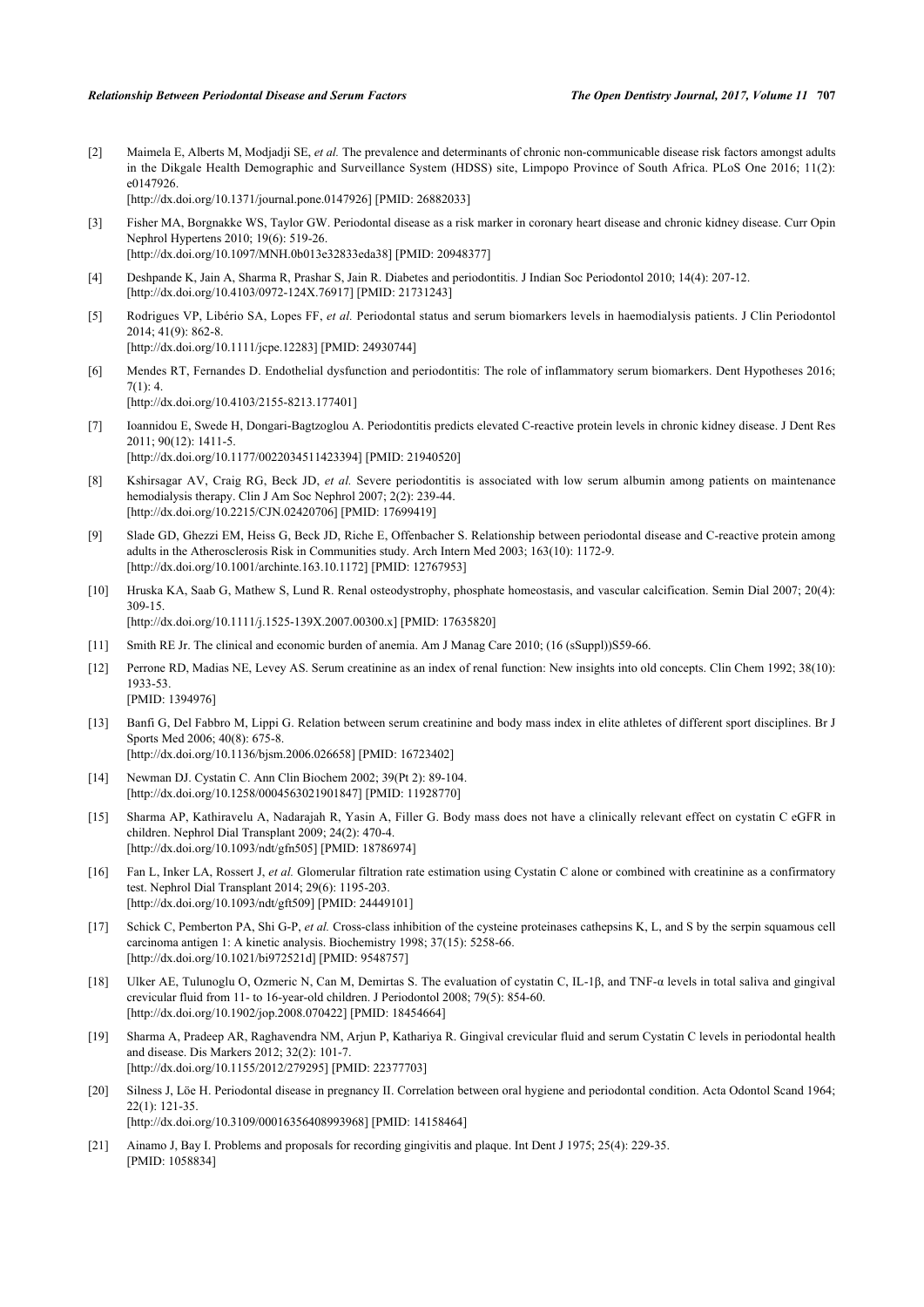#### **708** *The Open Dentistry Journal, 2017, Volume 11 Naghsh et al.*

- <span id="page-7-0"></span>[22] Löe H, Silness J. Periodontal disease in pregnancy I. Prevalence and severity. Acta Odontol Scand 1963; 21(6): 533-51. [\[http://dx.doi.org/10.3109/00016356309011240\]](http://dx.doi.org/10.3109/00016356309011240) [PMID: [14121956](http://www.ncbi.nlm.nih.gov/pubmed/14121956)]
- <span id="page-7-1"></span>[23] Poulsen S. Epidemiology and indices of gingival and periodontal disease. Pediatr Dent 1981; 3: 82-8.
- <span id="page-7-2"></span>[24] Wiebe CB, Putnins EE. The periodontal disease classification system of the American Academy of Periodontology: An update. J Can Dent Assoc 2000; 66(11): 594-7. [PMID: [11253351\]](http://www.ncbi.nlm.nih.gov/pubmed/11253351)
- <span id="page-7-3"></span>[25] Pihlstrom BL, Michalowicz BS, Johnson NW. Periodontal diseases. Lancet 2005; 366(9499): 1809-20. [\[http://dx.doi.org/10.1016/S0140-6736\(05\)67728-8\]](http://dx.doi.org/10.1016/S0140-6736(05)67728-8) [PMID: [16298220](http://www.ncbi.nlm.nih.gov/pubmed/16298220)]
- <span id="page-7-4"></span>[26] Chambrone L, Foz AM, Guglielmetti MR, *et al.* Periodontitis and chronic kidney disease: A systematic review of the association of diseases and the effect of periodontal treatment on estimated glomerular filtration rate. J Clin Periodontol 2013; 40(5): 443-56. [\[http://dx.doi.org/10.1111/jcpe.12067](http://dx.doi.org/10.1111/jcpe.12067)] [PMID: [23432795\]](http://www.ncbi.nlm.nih.gov/pubmed/23432795)
- <span id="page-7-5"></span>[27] Kshirsagar AV, Moss KL, Elter JR, Beck JD, Offenbacher S, Falk RJ. Periodontal disease is associated with renal insufficiency in the Atherosclerosis Risk In Communities (ARIC) study. Am J Kidney Dis 2005; 45(4): 650-7. [\[http://dx.doi.org/10.1053/j.ajkd.2004.12.009\]](http://dx.doi.org/10.1053/j.ajkd.2004.12.009) [PMID: [15806467](http://www.ncbi.nlm.nih.gov/pubmed/15806467)]
- <span id="page-7-6"></span>[28] Perozini C, Ruivo GF, Ricardo LH, Pavesi LA, Kim YJ, Pallos D. Medical and periodontal clinical parameters in patients at different levels of chronic renal failure 2017. [\[http://dx.doi.org/10.1155/2017/9858073](http://dx.doi.org/10.1155/2017/9858073)]
- <span id="page-7-7"></span>[29] Menon V, Greene T, Wang X, *et al.* C-reactive protein and albumin as predictors of all-cause and cardiovascular mortality in chronic kidney disease. Kidney Int 2005; 68(2): 766-72. [\[http://dx.doi.org/10.1111/j.1523-1755.2005.00455.x\]](http://dx.doi.org/10.1111/j.1523-1755.2005.00455.x) [PMID: [16014054](http://www.ncbi.nlm.nih.gov/pubmed/16014054)]
- <span id="page-7-8"></span>[30] Gabay C, Kushner I, Kushner I. Acute-phase proteins and other systemic responses to inflammation. N Engl J Med 1999; 340(6): 448-54. [\[http://dx.doi.org/10.1056/NEJM199902113400607\]](http://dx.doi.org/10.1056/NEJM199902113400607) [PMID: [9971870](http://www.ncbi.nlm.nih.gov/pubmed/9971870)]
- <span id="page-7-9"></span>[31] Moshage HJ, Janssen JA, Franssen JH, Hafkenscheid JC, Yap SH. Study of the molecular mechanism of decreased liver synthesis of albumin in inflammation. J Clin Invest 1987; 79(6): 1635-41. [\[http://dx.doi.org/10.1172/JCI113000\]](http://dx.doi.org/10.1172/JCI113000) [PMID: [3584463](http://www.ncbi.nlm.nih.gov/pubmed/3584463)]
- <span id="page-7-10"></span>[32] Lowe GD. The relationship between infection, inflammation, and cardiovascular disease: An overview. Ann Periodontol 2001; 6(1): 1-8. [\[http://dx.doi.org/10.1902/annals.2001.6.1.1](http://dx.doi.org/10.1902/annals.2001.6.1.1)] [PMID: [11887452\]](http://www.ncbi.nlm.nih.gov/pubmed/11887452)
- <span id="page-7-11"></span>[33] Chen L-P, Chiang C-K, Chan C-P, Hung K-Y, Huang C-S. Does periodontitis reflect inflammation and malnutrition status in hemodialysis patients? Am J Kidney Dis 2006; 47(5): 815-22. [\[http://dx.doi.org/10.1053/j.ajkd.2006.01.018\]](http://dx.doi.org/10.1053/j.ajkd.2006.01.018) [PMID: [16632020](http://www.ncbi.nlm.nih.gov/pubmed/16632020)]
- <span id="page-7-12"></span>[34] Rocha LA, Barreto DV, Barreto FC, *et al.* Serum ferritin level remains a reliable marker of bone marrow iron stores evaluated by histomorphometry in hemodialysis patients. Clin J Am Soc Nephrol 2009; 4(1): 105-9. [\[http://dx.doi.org/10.2215/CJN.01630408](http://dx.doi.org/10.2215/CJN.01630408)] [PMID: [18842949\]](http://www.ncbi.nlm.nih.gov/pubmed/18842949)
- <span id="page-7-13"></span>[35] Kell DB, Pretorius E. Serum ferritin is an important inflammatory disease marker, as it is mainly a leakage product from damaged cells. Metallomics 2014; 6(4): 748-73. [\[http://dx.doi.org/10.1039/C3MT00347G\]](http://dx.doi.org/10.1039/C3MT00347G) [PMID: [24549403](http://www.ncbi.nlm.nih.gov/pubmed/24549403)]
- <span id="page-7-14"></span>[36] Kalantar-Zadeh K, Rodriguez RA, Humphreys MH. Association between serum ferritin and measures of inflammation, nutrition and iron in haemodialysis patients. Nephrol Dial Transplant 2004; 19(1): 141-9. [\[http://dx.doi.org/10.1093/ndt/gfg493\]](http://dx.doi.org/10.1093/ndt/gfg493) [PMID: [14671049](http://www.ncbi.nlm.nih.gov/pubmed/14671049)]
- <span id="page-7-15"></span>[37] Gokhale SR, Sumanth S, Padhye AM. Evaluation of blood parameters in patients with chronic periodontitis for signs of anemia. J Periodontol 2010; 81(8): 1202-6. [\[http://dx.doi.org/10.1902/jop.2010.100079](http://dx.doi.org/10.1902/jop.2010.100079)] [PMID: [20476889\]](http://www.ncbi.nlm.nih.gov/pubmed/20476889)
- <span id="page-7-16"></span>[38] Keevil BG, Kilpatrick ES, Nichols SP, Maylor PW. Biological variation of cystatin C: Implications for the assessment of glomerular filtration rate. Clin Chem 1998; 44(7): 1535-9. [PMID: [9665434\]](http://www.ncbi.nlm.nih.gov/pubmed/9665434)
- <span id="page-7-17"></span>[39] Kshirsagar AV, Moss KL, Elter JR, Beck JD, Offenbacher S, Falk RJ. Periodontal disease is associated with renal insufficiency in the Atherosclerosis Risk In Communities (ARIC) study. Am J Kidney Dis 2005; 45(4): 650-7. [\[http://dx.doi.org/10.1053/j.ajkd.2004.12.009\]](http://dx.doi.org/10.1053/j.ajkd.2004.12.009) [PMID: [15806467](http://www.ncbi.nlm.nih.gov/pubmed/15806467)]
- <span id="page-7-18"></span>[40] Loesche WJ, Grossman NS. Periodontal disease as a specific, albeit chronic, infection: Diagnosis and treatment. Clin Microbiol Rev 2001; 14(4): 727-52. [\[http://dx.doi.org/10.1128/CMR.14.4.727-752.2001](http://dx.doi.org/10.1128/CMR.14.4.727-752.2001)] [PMID: [11585783\]](http://www.ncbi.nlm.nih.gov/pubmed/11585783)
- <span id="page-7-19"></span>[41] Turk V, Bode W. The cystatins: protein inhibitors of cysteine proteinases. FEBS Lett 1991; 285(2): 213-9. [\[http://dx.doi.org/10.1016/0014-5793\(91\)80804-C\]](http://dx.doi.org/10.1016/0014-5793(91)80804-C) [PMID: [1855589](http://www.ncbi.nlm.nih.gov/pubmed/1855589)]
- <span id="page-7-20"></span>[42] Garg G, Pradeep AR, Thorat MK. Effect of nonsurgical periodontal therapy on crevicular fluid levels of Cathepsin K in periodontitis. Arch Oral Biol 2009; 54(11): 1046-51.

[\[http://dx.doi.org/10.1016/j.archoralbio.2009.08.007](http://dx.doi.org/10.1016/j.archoralbio.2009.08.007)] [PMID: [19782963](http://www.ncbi.nlm.nih.gov/pubmed/19782963)]